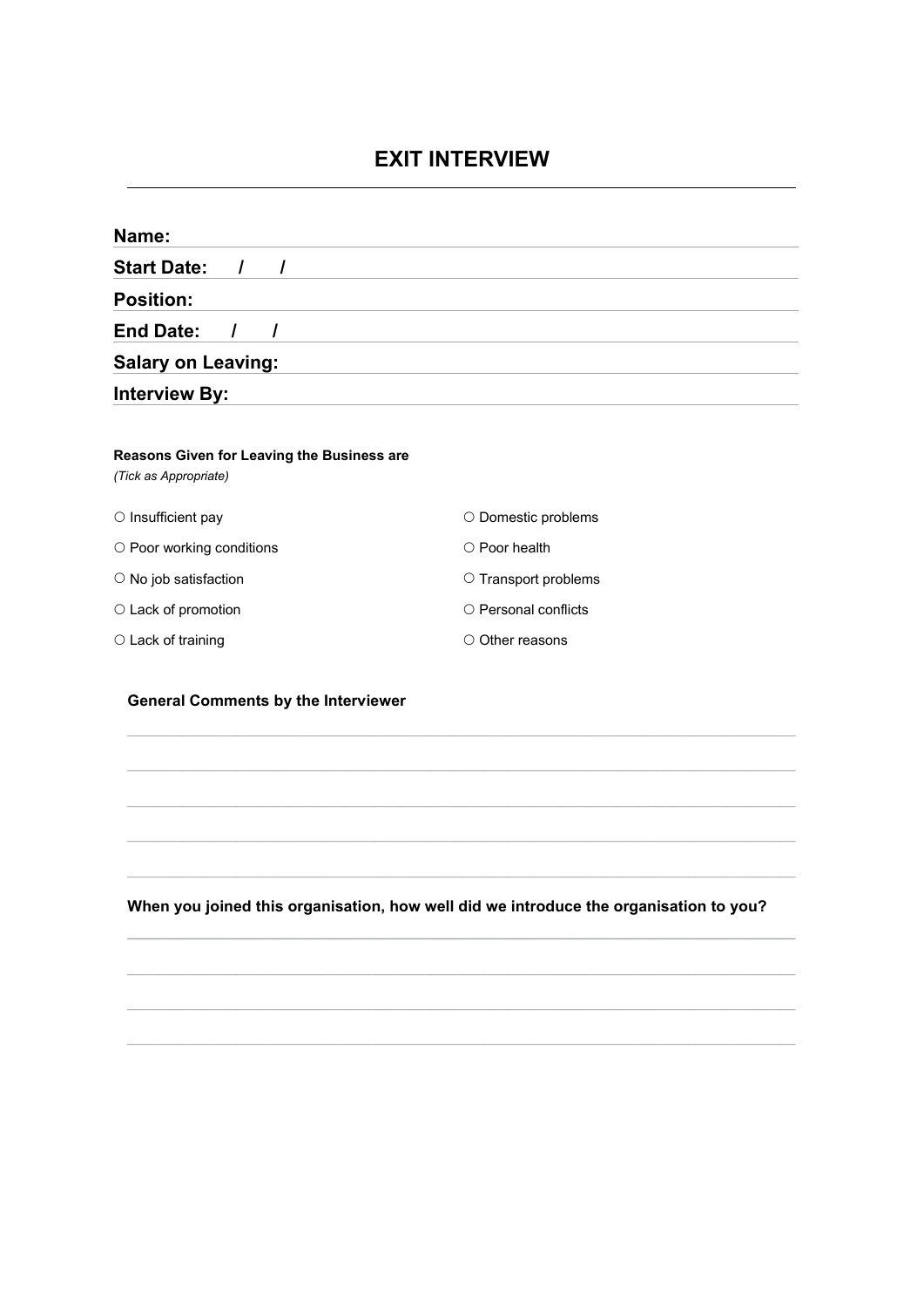Did we make it easy for you to fit into the organisation? What could we have done better? What have you enjoyed most about working here? What have you enjoyed least? How well did your manager, and other people, recognise your contribution to the organisation? Do you think your remuneration and benefits were fair?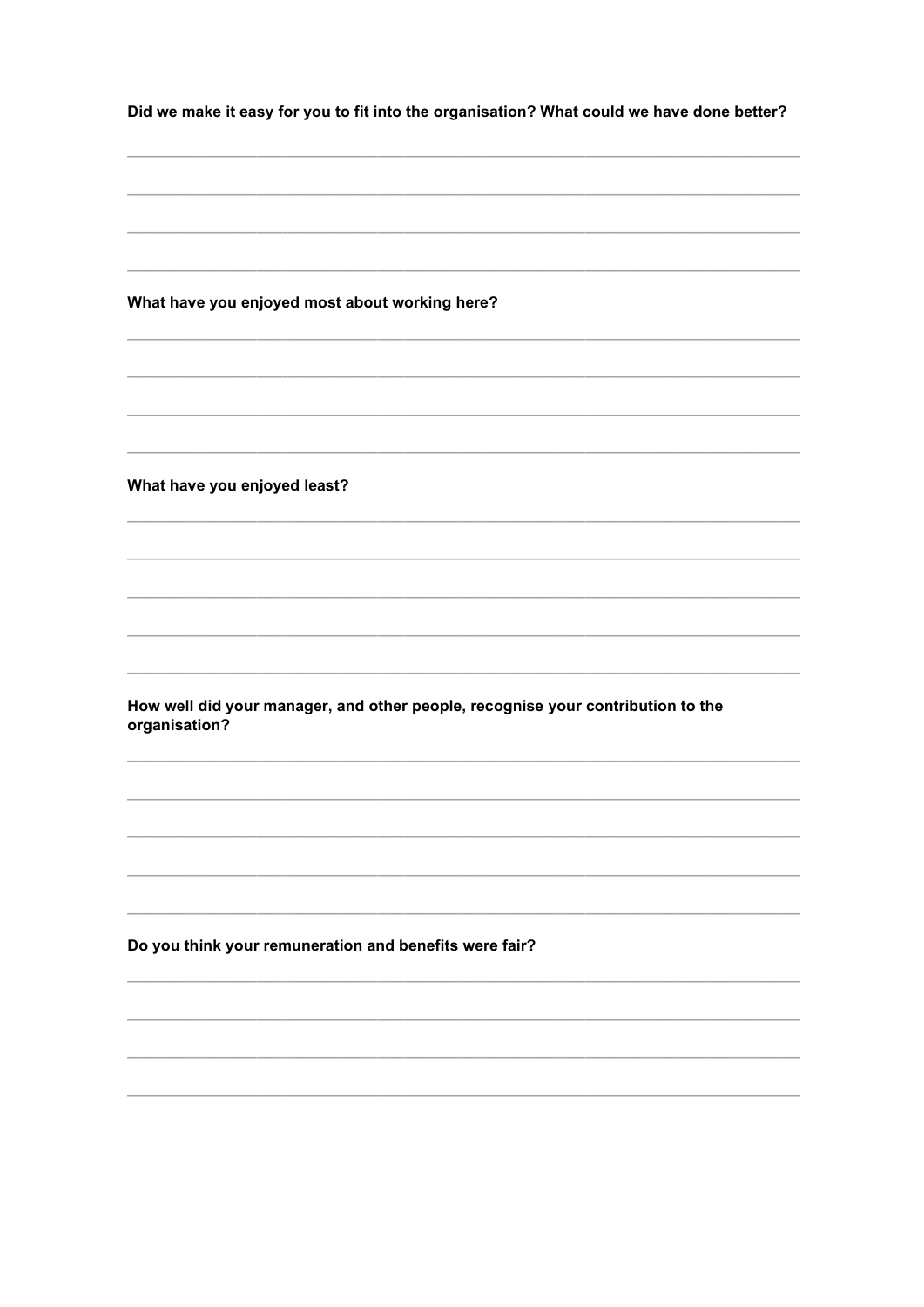| How would you rate the learning and development opportunities in this organisation? |
|-------------------------------------------------------------------------------------|
|                                                                                     |

How would you rate your manager as a coach or mentor?

What suggestions would you make for improving the organisation?

Any other comments or suggestions?

**Employer's reasons for dismissal** 

(Tick as appropriate and if necessary, please enter further details on the back of this form)

- $\circ$  Capability
- $\circ$  Misconduct
- Serious misconduct
- Retirement
- O Redundancy
- $\circ$  Statutory requirements
- Other